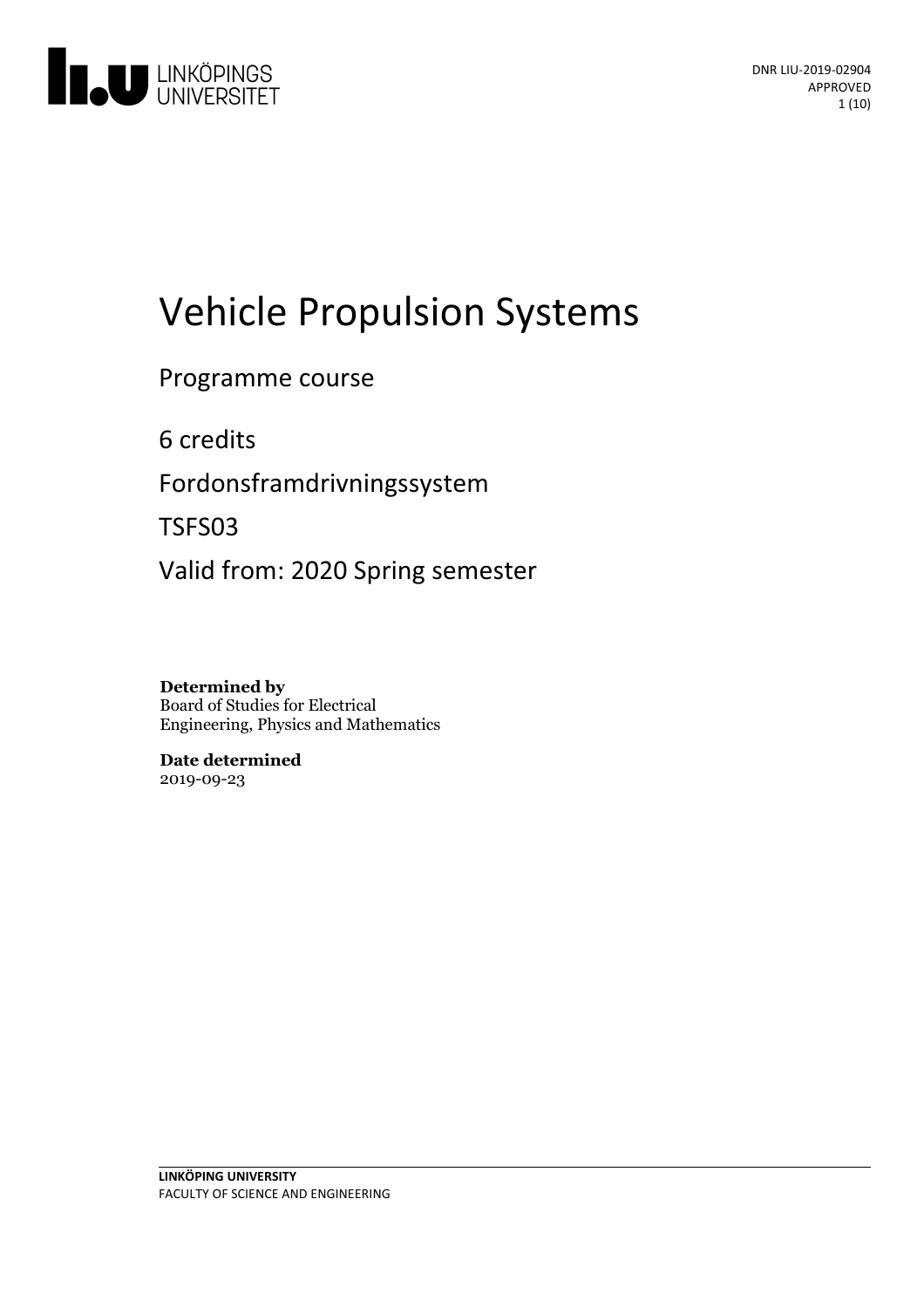# Main field of study

Electrical Engineering, Mechanical Engineering

### Course level

Second cycle

### Advancement level

A1X

# Course offered for

- Master's Programme in Mechanical Engineering
- Mechanical Engineering, M Sc in Engineering
- Applied Physics and Electrical Engineering International, M Sc in Engineering
- Applied Physics and Electrical Engineering, M Sc in Engineering
- Energy-Environment-Management M Sc in Engineering

# Entry requirements

Note: Admission requirements for non-programme students usually also include admission requirements for the programme and threshold requirements for progression within the programme, or corresponding.

# Prerequisites

Mechanics, Automatic Control, Optimization, Matlab/Simulink

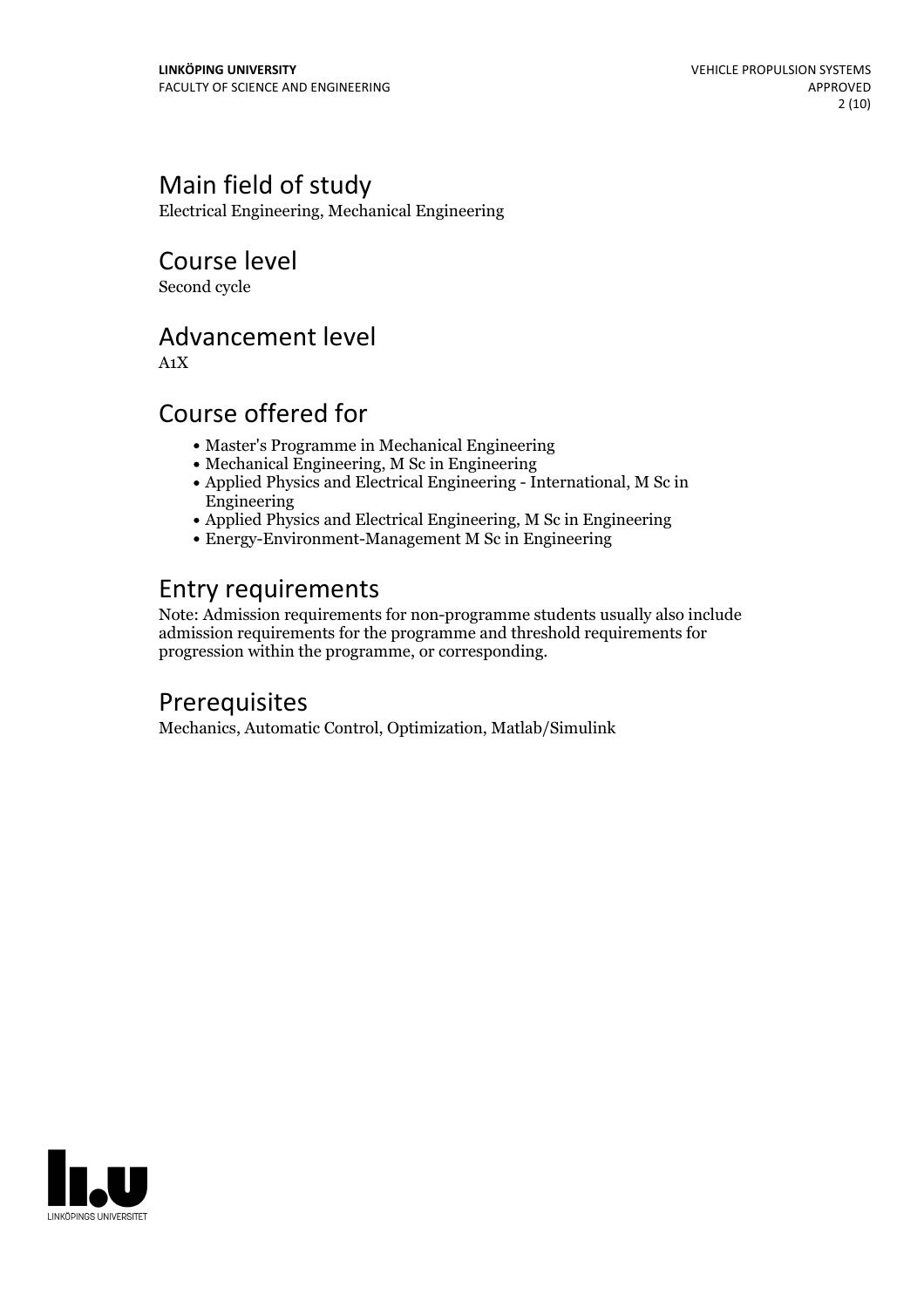# Intended learning outcomes

A course participant should after the course:

- have knowledge about traditional and hybrid powertrain configurations. be able to identify and enumerate different hybrid drive system
- 
- configurations.<br>• have knowledge about and experience from working with models for components in advanced drivelines
- be able to discuss the advantages and disadvantages with different hybrid configurations
- be able to analyze complex powertrains from the perspective of energy
- $\bullet$  have knowledge about tools for energy optimization of complex
- powertrains.<br>• have experience from using tools for energy optimization of complex powertrains
- have knowledge and experience in the synthesis and model implementations of new concepts for komplex powertrains

### Course content

This course treats the longitudinal behavior of road vehicles and gives a framework for analyzing and optimizing the energy consumption. Both traditional and new powertrain configurations (like hybrid and fuel cell vehicles) are treated. Realistic mathematical models are developed for the components and they are compiled to complete vehicle systems. These are then analyzed and used to develop optimized energy management strategies.

Several case studies are used to exemplify the methodology and show the principles and challenges associated with analyzing and optimizing complex powertrains.

# Teaching and working methods

The course is organized in lectures and computer exercises for completing hand in assignments.

### Examination

| UPG <sub>5</sub>                                             | <b>Optional assignments</b> | o credits | U, 3, 4, 5 |
|--------------------------------------------------------------|-----------------------------|-----------|------------|
| UPG4                                                         | Project work                | 2 credits | U.G        |
| UPG <sub>3</sub>                                             | Project work                | 3 credits | U.G        |
| UPG <sub>2</sub>                                             | Project work                | 1 credits | U.G        |
| Cas the course home nego for further details on growing tion |                             |           |            |

See the course home page for further details on examination.

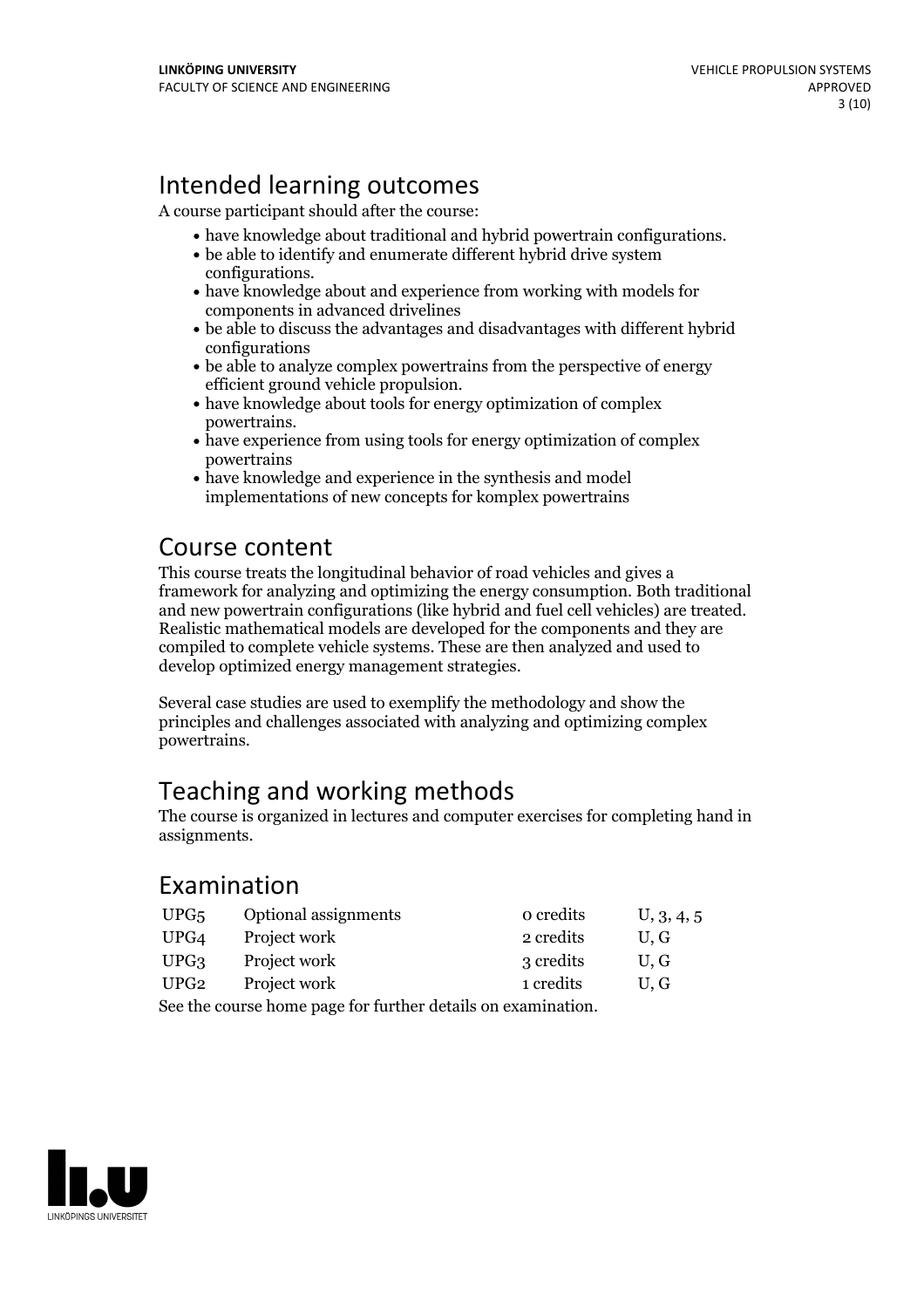### Grades

Four-grade scale, LiU, U, 3, 4, 5

# Other information

#### **About teaching and examination language**

The teaching language is presented in the Overview tab for each course. The examination language relates to the teaching language as follows:

- If teaching language is Swedish, the course as a whole or in large parts, is taught in Swedish. Please note that although teaching language is Swedish, parts of the course could be given in English. Examination language is
- Swedish.<br>• If teaching language is Swedish/English, the course as a whole will be taught in English if students without prior knowledge of the Swedish language participate. Examination language is Swedish or English
- (depending on teaching language).<br>• If teaching language is English, the course as a whole is taught in English.<br>Examination language is English.

#### **Other**

The course is conducted in a manner where both men's and women's

The planning and implementation of a course should correspond to the course syllabus. The course evaluation should therefore be conducted with the course syllabus as a starting point.

### Department

Institutionen för systemteknik

### Director of Studies or equivalent

Johan Löfberg

### Examiner

Lars Eriksson

### Course website and other links

### Education components

Preliminary scheduled hours: 46 h Recommended self-study hours: 114 h

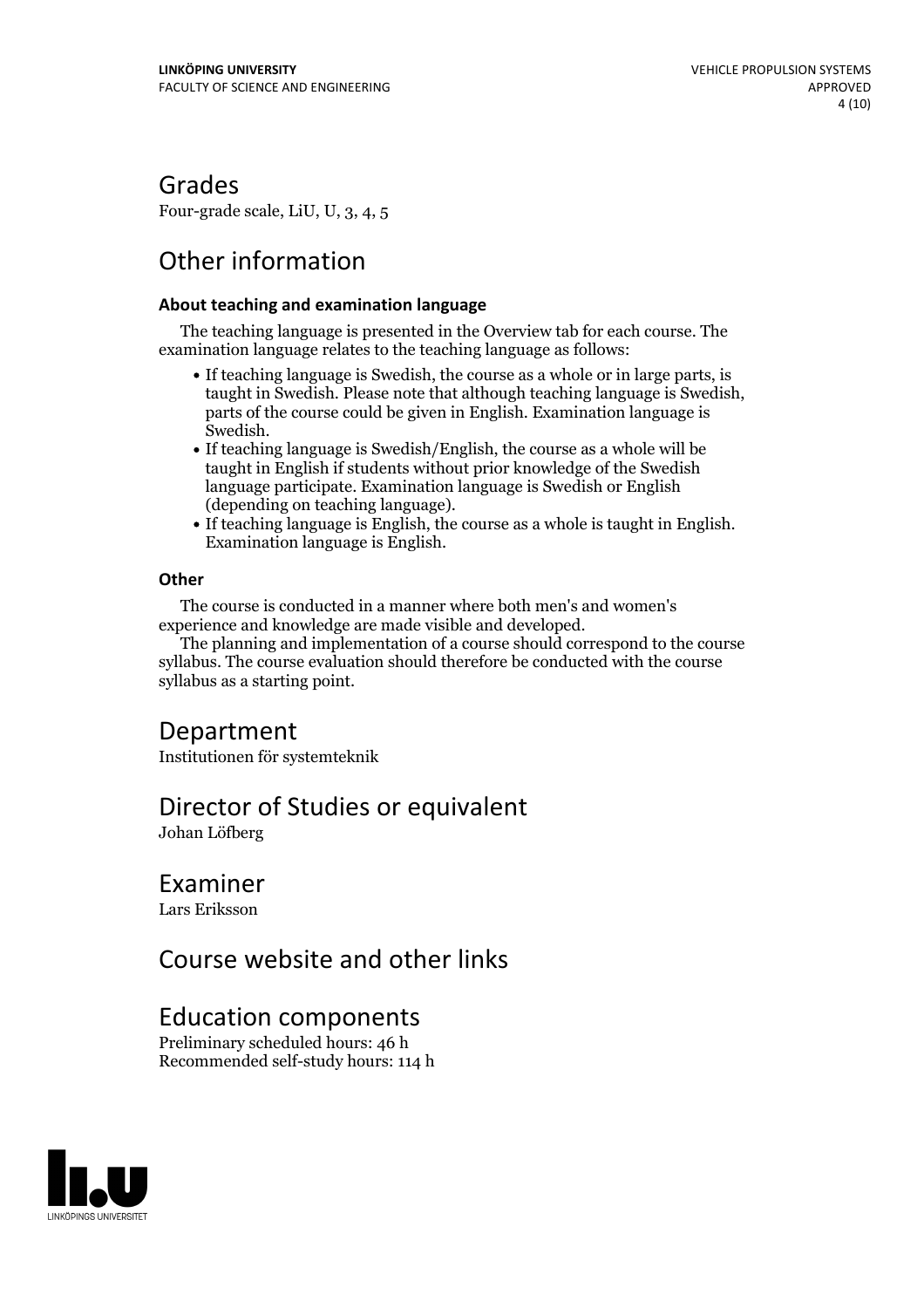# Course literature

Lino Guzzella and Antonio Sciarretta, "Vehicle Propulsion Systems", (2013), third edition, Springer Verlag. Laborationskompendium.

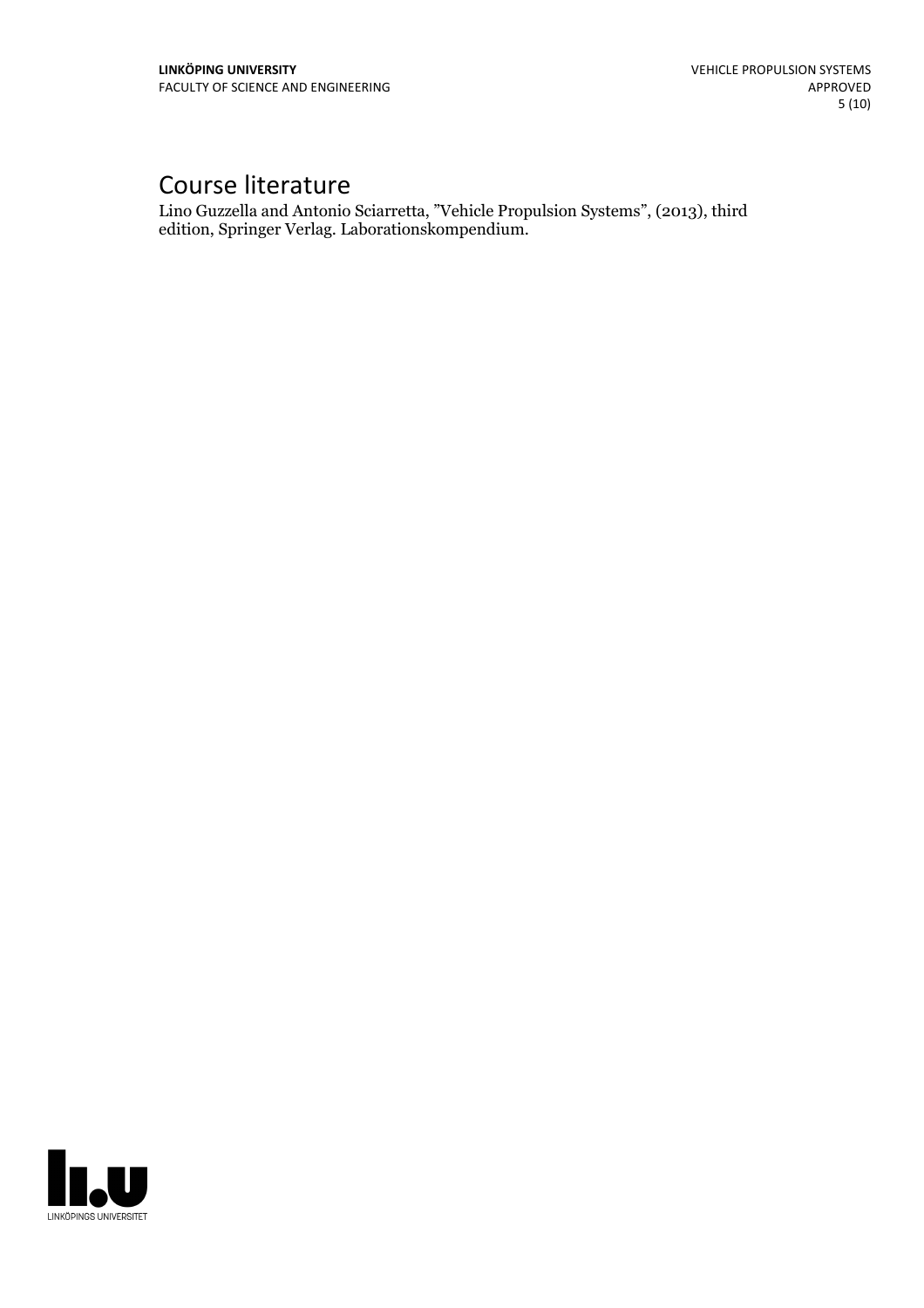# **Common rules**

#### **Course syllabus**

A syllabus must be established for each course. The syllabus specifies the aim and contents of the course, and the prior knowledge that a student must have in order to be able to benefit from the course.

### **Timetabling**

Courses are timetabled after a decision has been made for this course concerning its assignment to a timetable module.

#### **Interrupting a course**

The vice-chancellor's decision concerning regulations for registration, deregistration and reporting results (Dnr LiU-2015-01241) states that interruptions in study are to be recorded in Ladok. Thus, all students who do not participate in a course for which they have registered must record the interruption, such that the registration on the course can be removed. Deregistration from <sup>a</sup> course is carried outusing <sup>a</sup> web-based form: https://www.lith.liu.se/for-studenter/kurskomplettering?l=en.

### **Cancelled courses**

Courses with few participants (fewer than 10) may be cancelled or organised in a manner that differs from that stated in the course syllabus. The Dean is to deliberate and decide whether a course is to be cancelled or changed from the course syllabus.

### **Guidelines relatingto examinations and examiners**

For details, see Guidelines for education and examination for first-cycle and second-cycle education at Linköping University, http://styrdokument.liu.se/Regelsamling/VisaBeslut/917592.

An examiner must be employed as a teacher at LiU according to the LiU Regulations for Appointments

(https://styrdokument.liu.se/Regelsamling/VisaBeslut/622784). For courses in second-cycle, the following teachers can be appointed as examiner: Professor (including Adjunct and Visiting Professor), Associate Professor (including Adjunct), Senior Lecturer (including Adjunct and Visiting Senior Lecturer), Research Fellow, or Postdoc. For courses in first-cycle, Assistant Lecturer (including Adjunct and Visiting Assistant Lecturer) can also be appointed as examiner in addition to those listed for second-cycle courses. In exceptional cases, a Part-time Lecturer can also be appointed as an examiner at both first- and second cycle, see Delegation of authority for the Board of Faculty of Science and Engineering.

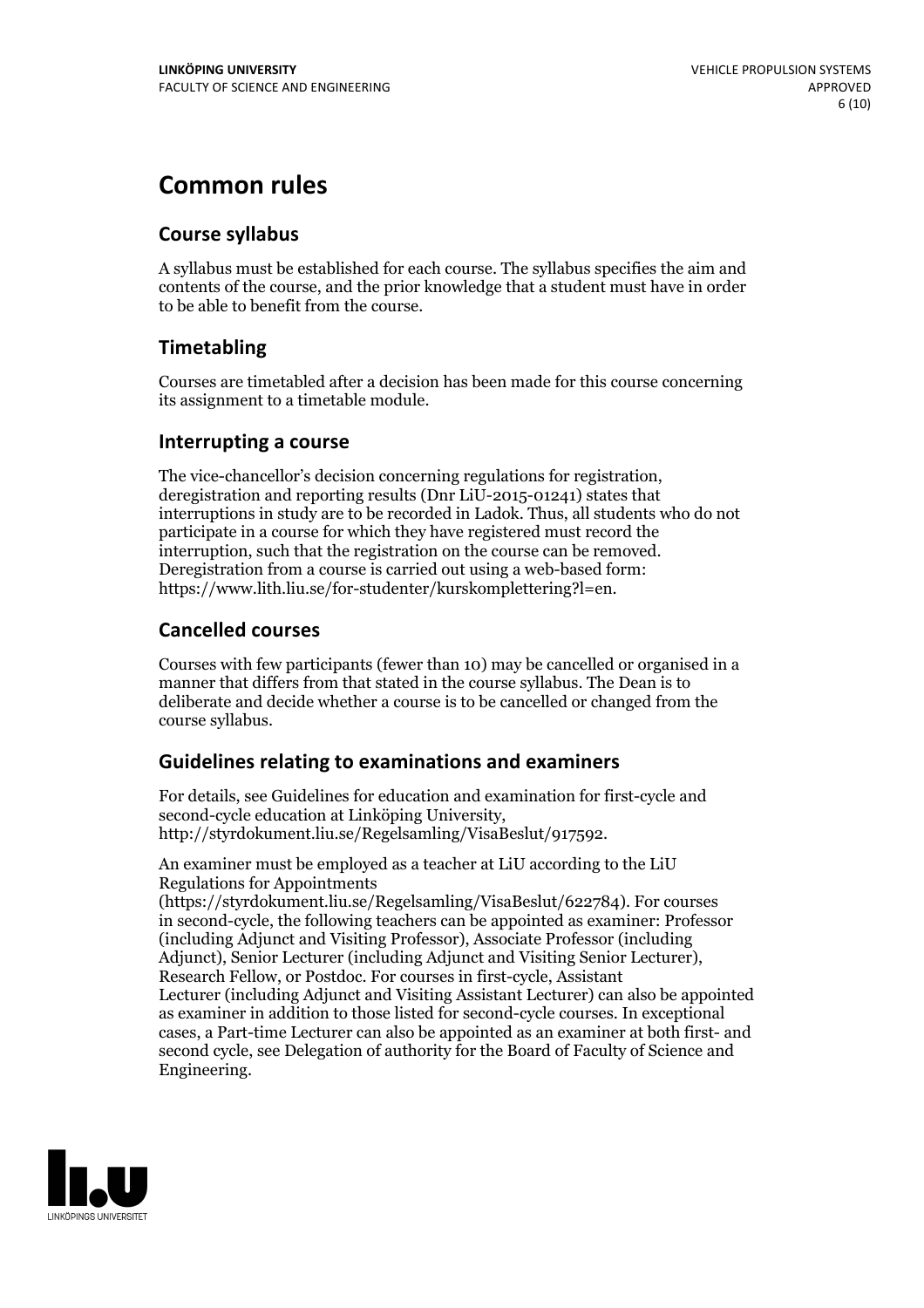#### **Forms of examination**

#### **Examination**

Written and oral examinations are held at least three times a year: once immediately after the end of the course, once in August, and once (usually) in one of the re-examination periods. Examinations held at other times are to follow a decision of the board of studies.

Principles for examination scheduling for courses that follow the study periods:

- courses given in VT1 are examined for the first time in March, with re-examination in June and August
- courses given in VT2 are examined for the first time in May, with re-examination in August and October
- courses given in HT1 are examined for the first time in October, with re-examination in January and August
- courses given in HT2 are examined for the first time in January, with re-examination in March and in August.

The examination schedule is based on the structure of timetable modules, but there may be deviations from this, mainly in the case of courses that are studied and examined for several programmes and in lower grades (i.e. 1 and 2).

Examinations for courses that the board of studies has decided are to be held in alternate years are held three times during the school year in which the course is given according to the principles stated above.

Examinations for courses that are cancelled orrescheduled such that they are not given in one or several years are held three times during the year that immediately follows the course, with examination scheduling that corresponds to the scheduling that was in force before the course was cancelled or rescheduled.

When a course is given for the last time, the regular examination and two re-<br>examinations will be offered. Thereafter, examinations are phased out by offering three examinations during the following academic year at the same times as the examinations in any substitute course. If there is no substitute course, three examinations will be offered during re-examination periods during the following academic year. Other examination times are decided by the board of studies. In all cases above, the examination is also offered one more time during the academic year after the following, unless the board of studies decides otherwise.

If a course is given during several periods of the year (for programmes, or on different occasions for different programmes) the board or boards of studies determine together the scheduling and frequency of re-examination occasions.

#### **Registration for examination**

In order to take an examination, a student must register in advance at the Student Portal during the registration period, which opens 30 days before the date of the examination and closes 10 days before it. Candidates are informed of the location of the examination by email, four days in advance. Students who have not

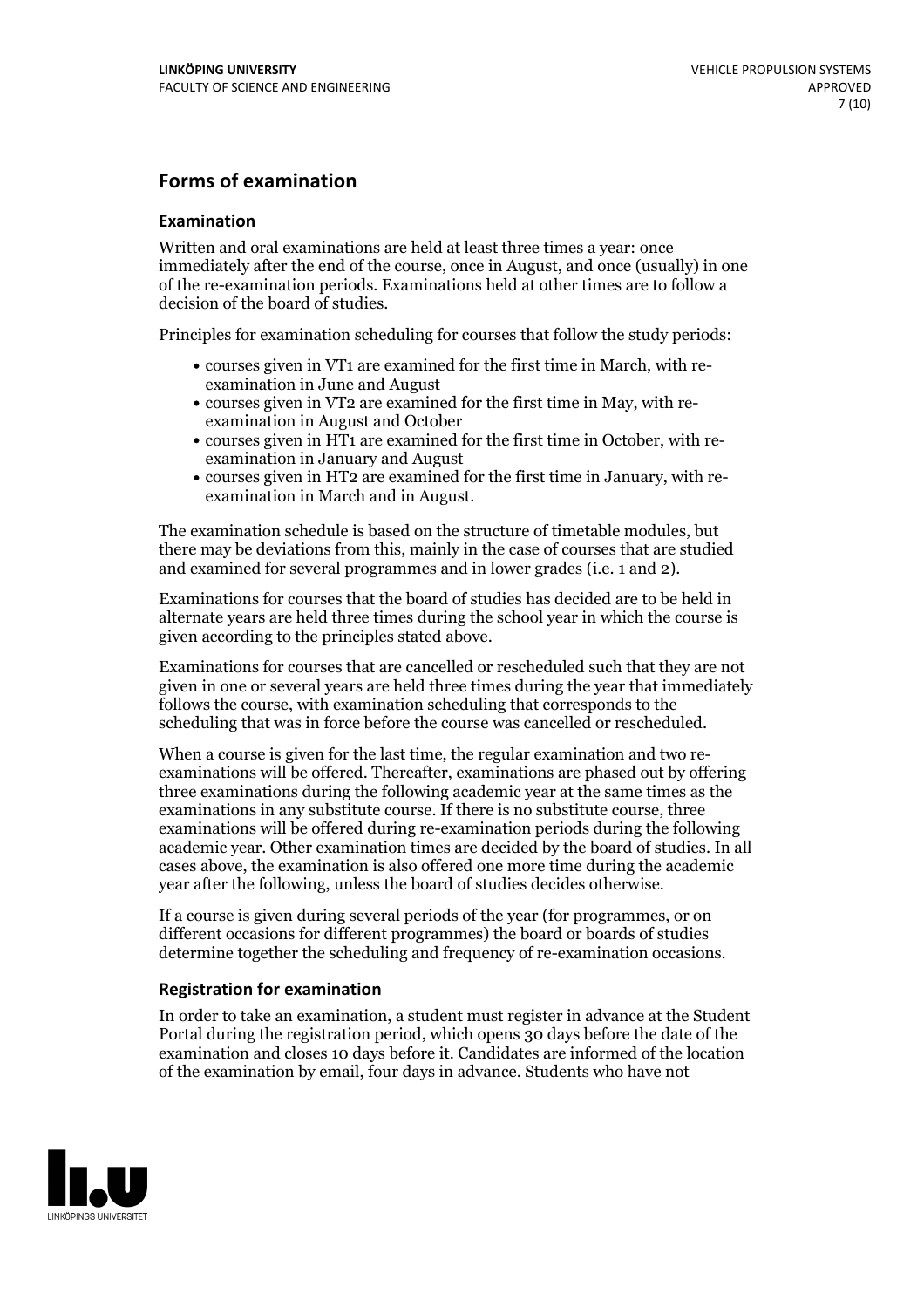registered for an examination run the risk of being refused admittance to the examination, if space is not available.

Symbols used in the examination registration system:

\*\* denotes that the examination is being given for the penultimate time.

\* denotes that the examination is being given for the last time.

#### **Code of conduct for students during examinations**

Details are given in a decision in the university's rule book: http://styrdokument.liu.se/Regelsamling/VisaBeslut/622682.

#### **Retakes for higher grade**

Students at the Institute of Technology at LiU have the right to retake written examinations and computer-based examinations in an attempt to achieve a higher grade. This is valid for all examination components with code "TEN" and "DAT". The same right may not be exercised for other examination components, unless otherwise specified in the course syllabus.

A retake is not possible on courses that are included in an issued degree diploma.

#### **Retakes of other forms of examination**

Regulations concerning retakes of other forms of examination than written examinations and computer-based examinations are given in the LiU guidelines

http://styrdokument.liu.se/Regelsamling/VisaBeslut/917592.

#### **Plagiarism**

For examinations that involve the writing of reports, in cases in which it can be assumed that the student has had access to other sources (such as during project work, writing essays, etc.), the material submitted must be prepared in accordance with principles for acceptable practice when referring to sources (references or quotations for which the source is specified) when the text, images, ideas, data,  $\vec{e}$  etc. of other people are used. It is also to be made clear whether the author has reused his or her own text, images, ideas, data, etc. from previous examinations, such as degree projects, project reports, etc. (this is sometimes known as "self- plagiarism").

A failure to specify such sources may be regarded as attempted deception during examination.

#### **Attempts to cheat**

In the event of <sup>a</sup> suspected attempt by <sup>a</sup> student to cheat during an examination, or when study performance is to be assessed as specified in Chapter <sup>10</sup> of the Higher Education Ordinance, the examiner is to report this to the disciplinary board of the university. Possible consequences for the student are suspension from study and a formal warning. More information is available at https://www.student.liu.se/studenttjanster/lagar-regler-rattigheter?l=en.

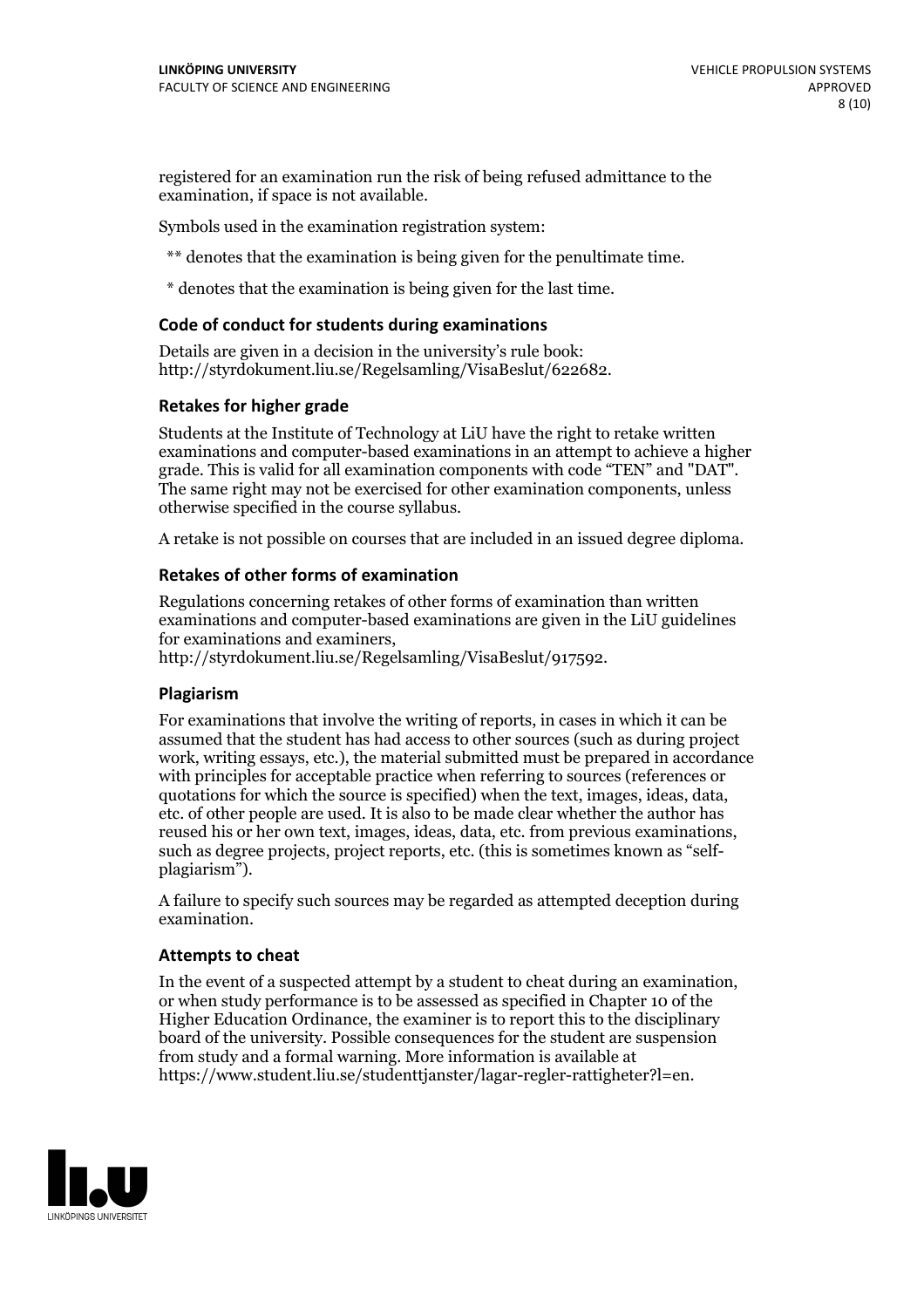#### **Grades**

The grades that are preferably to be used are Fail (U), Pass (3), Pass not without distinction  $(4)$  and Pass with distinction  $(5)$ .

- 1. Grades U, 3, 4, 5 are to be awarded for courses that have written
- examinations. 2. Grades Fail (U) and Pass (G) may be awarded for courses with <sup>a</sup> large degree of practical components such as laboratory work, project work and group work. 3. Grades Fail (U) and Pass (G) are to be used for degree projects and other
- independent work.

#### **Examination components**

- 
- 1. Grades U, 3, 4, <sup>5</sup> are to be awarded for written examinations (TEN). 2. Examination components for which the grades Fail (U) and Pass (G) may be awarded are laboratory work (LAB), project work (PRA), preparatory written examination (KTR), oral examination (MUN), computer-based
- examination (DAT), home assignment (HEM), and assignment (UPG). 3. Students receive grades either Fail (U) or Pass (G) for other examination components in which the examination criteria are satisfied principally through active attendance such as other examination (ANN), tutorial group (BAS) or examination item (MOM). 4. Grades Fail (U) and Pass (G) are to be used for the examination
- components Opposition (OPPO) and Attendance at thesis presentation (AUSK) (i.e. part of the degree project).

For mandatory components, the following applies: If special circumstances prevail, and if it is possible with consideration of the nature of the compulsory component, the examiner may decide to replace the compulsory component with another equivalent component. (In accordance with the LiU Guidelines for education and examination for first-cycle and second-cycle education at Linköping University, http://styrdokument.liu.se/Regelsamling/VisaBeslut/917592).

For written examinations, the following applies: If the LiU coordinator for students with disabilities has granted a student the right to an adapted examination for a written examination in an examination hall, the student has the right to it. If the coordinator has instead recommended for the student an adapted examination or alternative form of examination, the examiner may grant this if the examiner assesses that it is possible, based on consideration of the course objectives. (In accordance with the LiU Guidelines for education and examination for first-cycle and second-cycle education at Linköping University, http://styrdokument.liu.se/Regelsamling/VisaBeslut/917592).

The examination results for a student are reported at the relevant department.

### **Regulations (applyto LiU in its entirety)**

The university is a government agency whose operations are regulated by